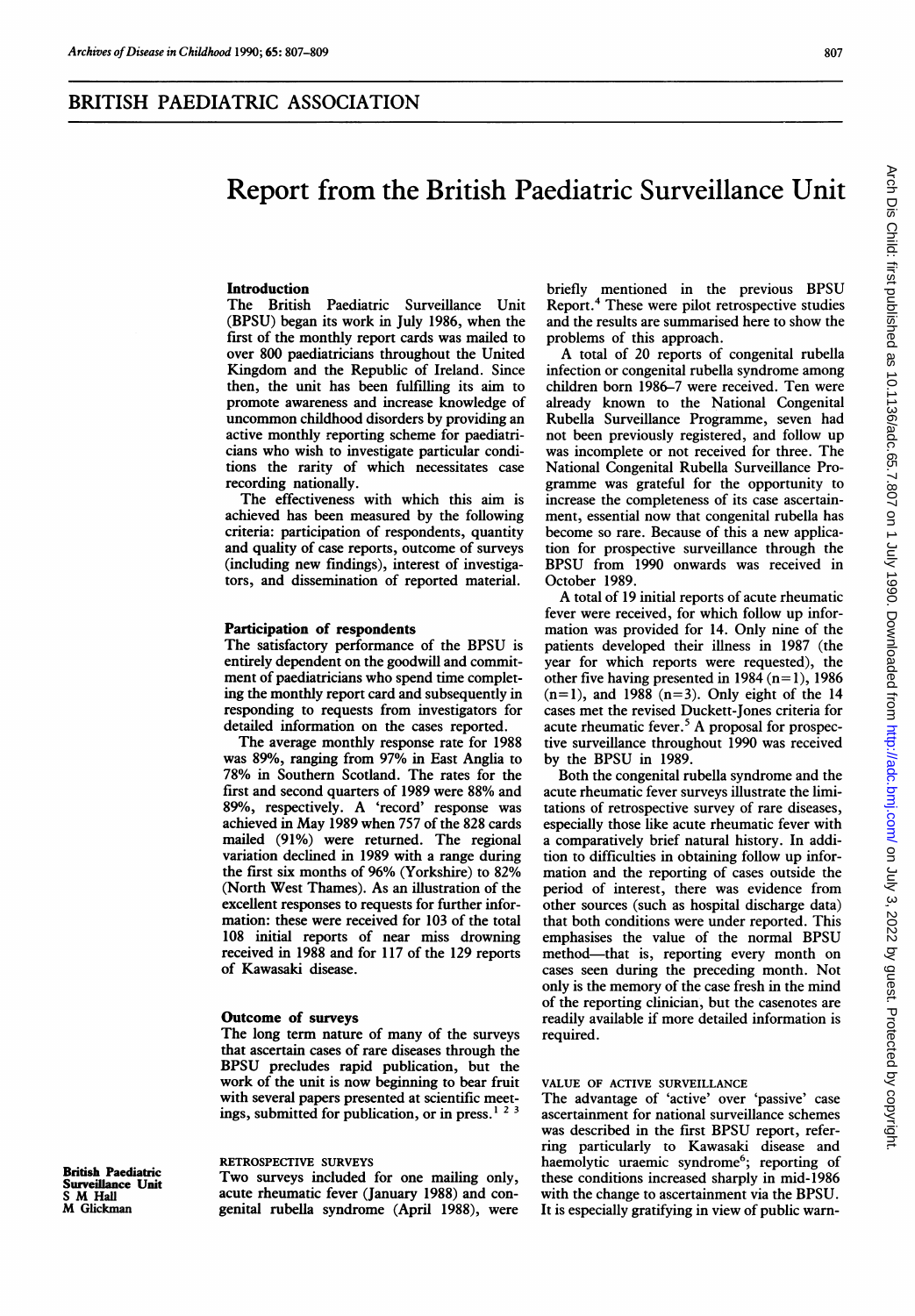#### Follow up of cases reported: June 1986 to December 1989 (by January 1990)

| Condition                            | Confirmed reports                   |                                 |                                 |                                 | Total No<br>of reports<br>not confirmed<br>(% total) | Total No<br>of reports<br>not yet known<br>$(\%$ total) |
|--------------------------------------|-------------------------------------|---------------------------------|---------------------------------|---------------------------------|------------------------------------------------------|---------------------------------------------------------|
|                                      | 1986:<br><i>Tune to</i><br>December | 1987:<br>January to<br>December | 1988:<br>Fanuary to<br>December | 1989:<br>January to<br>December | <i><u>Tune 1986 to</u></i><br>December 1989          | <i><u>Tune 1986 to</u></i><br>December 1989             |
| AIDS in childhood*                   | 12                                  | 10                              |                                 |                                 | 55 (40)                                              | 53 (39)                                                 |
| Neonatal herpes                      | 8                                   | 17                              |                                 | 13                              | 39 (39)                                              | 15(15)                                                  |
| Reve's syndrome                      | 15                                  | 24                              | 25                              | 14                              | 65(44)                                               | 6(4)                                                    |
| Kawasaki disease                     | 72                                  | 84                              | 103                             | 106                             | 59 (13)                                              | 37(8)                                                   |
| Haemolytic uraemic syndrome          | 30                                  | 47                              | 68                              | 153                             | 26(7)                                                | 66 (17)                                                 |
| Subacute sclerosing panencephalitis* | 14                                  | 18                              | 6                               | 12                              | 20(24)                                               | 14(17)                                                  |
| Galactosaemia                        |                                     |                                 | 22                              | 10                              | 20(31)                                               | 13(20)                                                  |
| Near miss drowning                   |                                     |                                 | 95                              | 80                              | 9(4)                                                 | 52 (22)                                                 |
| Haemorrhagic disease of the newborn  |                                     |                                 | 13                              | 6                               | 27(37)                                               | 27(37)                                                  |
| Higher order births                  |                                     |                                 |                                 | 103                             | 13(8)                                                | 45 (28)                                                 |
| Congenital toxoplasmosist            |                                     |                                 |                                 | (11)                            | 14(54)                                               | 1(4)                                                    |

\*Reports received in 1986 include cases ever seen or seen in the past year. tReporting began in June, number includes seven cases awaiting serological follow up for final confirmation.

ings in 1986 about the use of aspirin for children that, in spite of improved reporting, annual totals of cases of Reye's syndrome dropped to 27 in 1988/9 compared with a peak of 90 in 1983/4, and were the lowest since reporting began in 1981. Through its contribution towards surveillance of conditions such as Reye's syndrome, childhood acquired immune deficiency syndrome, and—more recently—congenital toxoplasmosis, the BPSU is now providing <sup>a</sup> service that responds rapidly to public health matters in addition to its role in paediatric epidemiological research.

#### QUANTITY AND QUALITY OF CASE REPORTS

The cases reported from June 1986 to December 1989 are summarised in the table. Confirmed reports are those for which follow up has been obtained and which meet the case criteria. Reports 'not confirmed' include duplicates, cases reported in error, and those that do not satisfy case definitions. Reports 'not yet known' are mainly those received in the most recent months.

Diabetes stands out as the disorder for which the largest number of reports was received; the total for 1988 (1550) was substantially larger than that predicted by the investigators. The increase in haemolytic uraemic syndrome in 1988 was perhaps more apparent than real, because direct reporting by paediatric nephrologists to an independent group studying haemolytic uraemic syndrome ceased in April of that year and was replaced by reporting through the BPSU. There was, however, a marked 'real' increase in the incidence of haemolytic uraemic syndrome in 1989 compared with any previous year since 1983; it was geographically widespread and peaked over the summer months (June to October). Most patients had a bloody diarrhoeal prodrome, and Verotoxin producing Escherichia coli 0157 was isolated from some of them. This organism has now been shown to be associated with most cases of 'epidemic' haemolytic uraemic syndrome.<sup>7</sup>

Disorders with high proportions in the category 'unconfirmed' included AIDS, Reye's syndrome, haemorrhagic disease of the newborn, and congenital toxoplasmosis. For AIDS this

was because respondents were invited to report children with HIV infection even if in doubt about their conformity to the strict case definition of AIDS. For Reye's syndrome many of the unconfirmed cases were children who initially met the diagnostic criteria but in whom the diagnosis was subsequently revised, most often to one of the inherited disorders of metabolism that mimic Reye's syndrome. For haemorrhagic disease of the newborn the errors were administrative: haemolytic disease was reported in the early months because the abbreviation on the report card was ambiguous; this was rectified and provided a valuable lesson on the importance of attention to detail of the design in our paperwork. 'Unconfirmed' cases of congenital toxoplasmosis included those diagnosed in previous years and infants who became seronegative on follow up. The disorders with the lowest unconfirmed rates were those with the most specific diagnostic criteria: diabetes and near miss drowning.

#### INTEREST OF INVESTIGATORS

Since the previous report, two studies have been completed (of haemorrhagic shock encephalopathy syndrome and childhood onset diabetes) and two others have been initiated: of congenital toxoplasmosis and higher order births. In addition to the many preliminary inquiries received by the BPSU Executive Committee, four full written proposals were received in 1989, for surveys or surveillance of Rett's syndrome, acute rheumatic fever, congenital rubella syndrome, and severe adverse neurological reactions to measles-mumps-rubella vaccine. These disorders are to be included in 1990.

Prospective investigators should contact the BPSU office for further information and are reminded that the unit can assist not only with national, but also with regional, studies.

#### Dissemination of reported material

The BPSU's third annual report was produced and over 1000 copies were circulated to respondents and interested organisations in October 1989. Copies are available on request from the